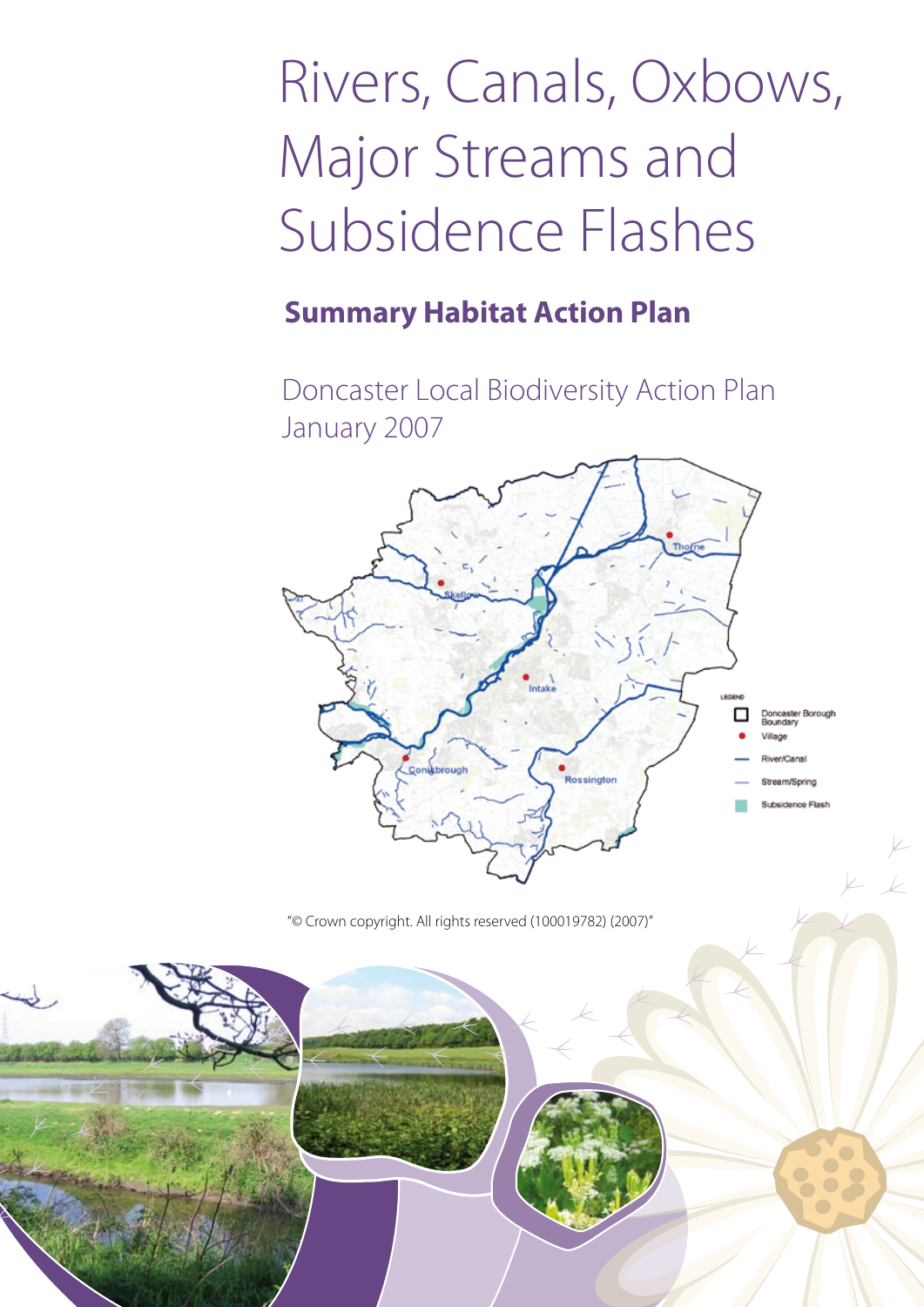#### 1 Habitat description

Flowing water and floodplain wetlands include aquatic habitats ranging from swiftly flowing rivers to slow, sluggish canals. Doncaster's river valleys also support a number of wetland sites such as cut-off oxbows and riverside marshes. Rivers and canals support a diverse range of plants and animals including otter, water vole, water shrew and waterfowl such as grebes, swans, coot, moorhen and mallard. Riverbanks provide nesting habitat for the elusive kingfisher, and burrowing sand martins. Grey wagtails are typically seen bobbing up and down rivers, and reed buntings are also frequent foragers. Riffles, pools and exposed sediments and shingle bars are important for a range of aquatic invertebrates and are also fish spawning sites. Marginal and bank side vegetation supports a variety of wild flowers and animals and the riverbank often provides a corridor linking fragmented habitats in otherwise intensivelyfarmed areas. Overhanging banks are particularly good for mining bees to make their solitary nest sites.

The slower flow conditions in Doncaster's canals should allow the establishment of a greater amount of aquatic, emergent and swamp vegetation. However, due to the fact that many sections of canal are in embanked channels high above the surrounding farmland, problems of bank stability and leakage mean that much of the canal system has been re-enforced with metal sheet-pile edging.

#### 2 Characteristic Species

Common duckweed Broadleaved pondweed Canadian pondweed Mud water starwort Common reed Reed sweet grass Greater pond sedge Common clubrush

Bulrush Branched bur-reed Arrowhead Grey clubrush Reed canary grass Fat duckweed Rigid hornwort Soft hornwort

Spiked water milfoil Perfoliate pondweed Water plantain False fox-sedge Greater duckweed Greater water parsnip Greater tussock sedge Unbranched bur-reed

#### 3 Current factors causing loss or decline

- All the significant watercourses in the Borough have been canalised and have lost their original features, geomorphology and flow patterns. Maintaining the riffle-flow regime to the edge of the tidal limit on the Don near St Mary's Bridge is vital to provide the gravel bed habitats suitable for spawning brown trout.
- Some riparian wetland sites are under threat from direct drainage, water abstraction or lowering of the local water tables. Flood prevention work may continue to have an impact on the river channels.
- Pollution, both point source and diffuse has a significant effect on water quality, and reduces species diversity. Mine water discharges may also become more important as groundwater levels rise.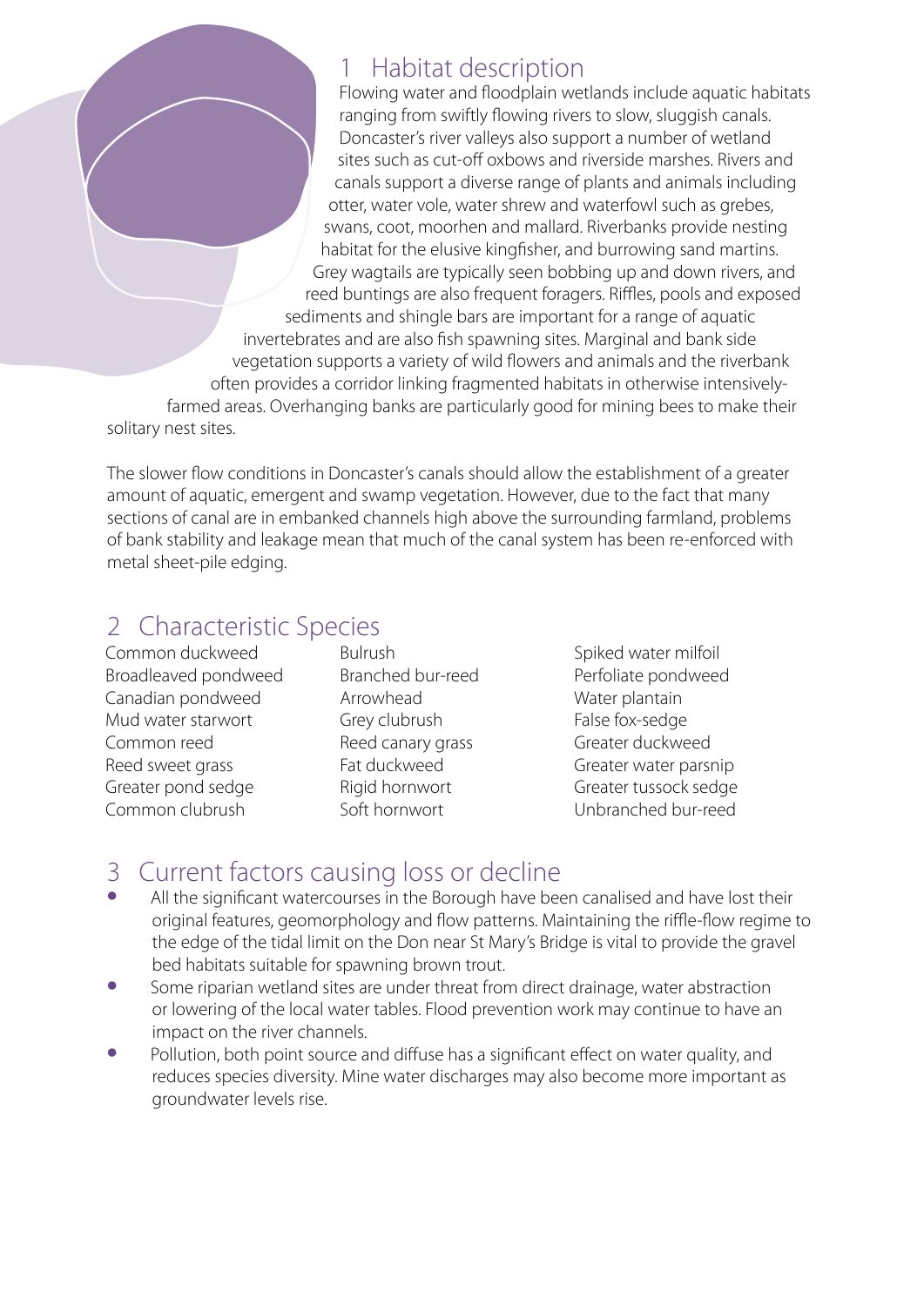- In-stream features such as weirs and sluices have disrupted fish movement, but the removal of weirs risks contamination from the disturbance of old sediment that has accumulated behind these structures.
- A return to using the canal system for transportation on a large scale could affect habitat on stretches of 'navigable river'.
- The maintenance of canal banks is a problem in the lower canal systems where leakage necessitates replacement with metal piling.
- Non-native animals such as signal crayfish, mink and introduced coarse fish species threaten native populations. Spread of disease is also a significant threat to riparian wildlife and use of crayfish as bait for angling has lead to pathogen movement between watercourses.
- Some fisheries experience problems of littering and bank-side vegetation trampling.

### 4 Objectives, targets & proposed actions

| Objective                                                                                                                     | <b>Target</b>                                      | Ref | <b>Action</b>                                                                                                                                                                                                                                                                                            | <b>Lead &amp; Partners</b>                                                                                                                    |
|-------------------------------------------------------------------------------------------------------------------------------|----------------------------------------------------|-----|----------------------------------------------------------------------------------------------------------------------------------------------------------------------------------------------------------------------------------------------------------------------------------------------------------|-----------------------------------------------------------------------------------------------------------------------------------------------|
| 1) To ensure the protection<br>and maintenance of existing<br>river, river wetlands and<br>canal habitats.                    | By 2008.                                           | 1.9 | Set up a Doncaster Rivers Trust to<br>provide a forum for the various<br>different interest groups to discuss<br>and coordinate river issues and<br>opportunities, including habitat<br>and species conservation as<br>identified within the LBAP.                                                       | All LBAP partners,<br>and river users<br>and stakeholders.<br>(Environment Agency<br>(EA) lead), Don Gorge<br>Strategic Partnership<br>(DGSP) |
| 2) To restore degraded sites<br>and ensure appropriate<br>management of river, river<br>wetlands and canal habitats.          | 2 wildlife stepping out<br>points created by 2010. | 2.2 | Construct wildlife 'stepping-out'<br>points on re-enforced sections of<br>canal bank.                                                                                                                                                                                                                    | EA, DMBC, British<br>Waterways (BW),<br><b>DGSP</b>                                                                                           |
|                                                                                                                               | Continuous.                                        | 2.4 | Research and implement measures<br>to control the introduction and<br>spread of invasive, non-native<br>plant species, within riparian<br>habitats owned and managed<br>by LBAP partners. Prioritise work<br>in the uppermost parts of river<br>catchments.                                              | All LBAP partners                                                                                                                             |
| 3) To create riparian<br>wetlands linked to existing<br>river and canal systems.                                              | 0.5km of emergent habitat<br>creation by 2009.     | 3.2 | Install coir rolls (or equivalent) at<br>angling sites, where vegetation is<br>sparse or the bank-side has been<br>eroded or reinforced.                                                                                                                                                                 | EA, DMBC, BW, DGSP                                                                                                                            |
| 4) Raise public awareness<br>of the importance and<br>special characteristics of<br>rivers, canals, and riparian<br>wetlands. | By 2009.                                           | 4.1 | Produce a guidance sheet for<br>river and riverside leisure users<br>to highlight local biodiversity<br>interest, issues affecting the<br>habitat and associated species,<br>and appropriate management<br>and behaviour. Promote relevant<br>partner publications, legislation<br>and codes of conduct. | EA, BW, YWT, DGSP                                                                                                                             |